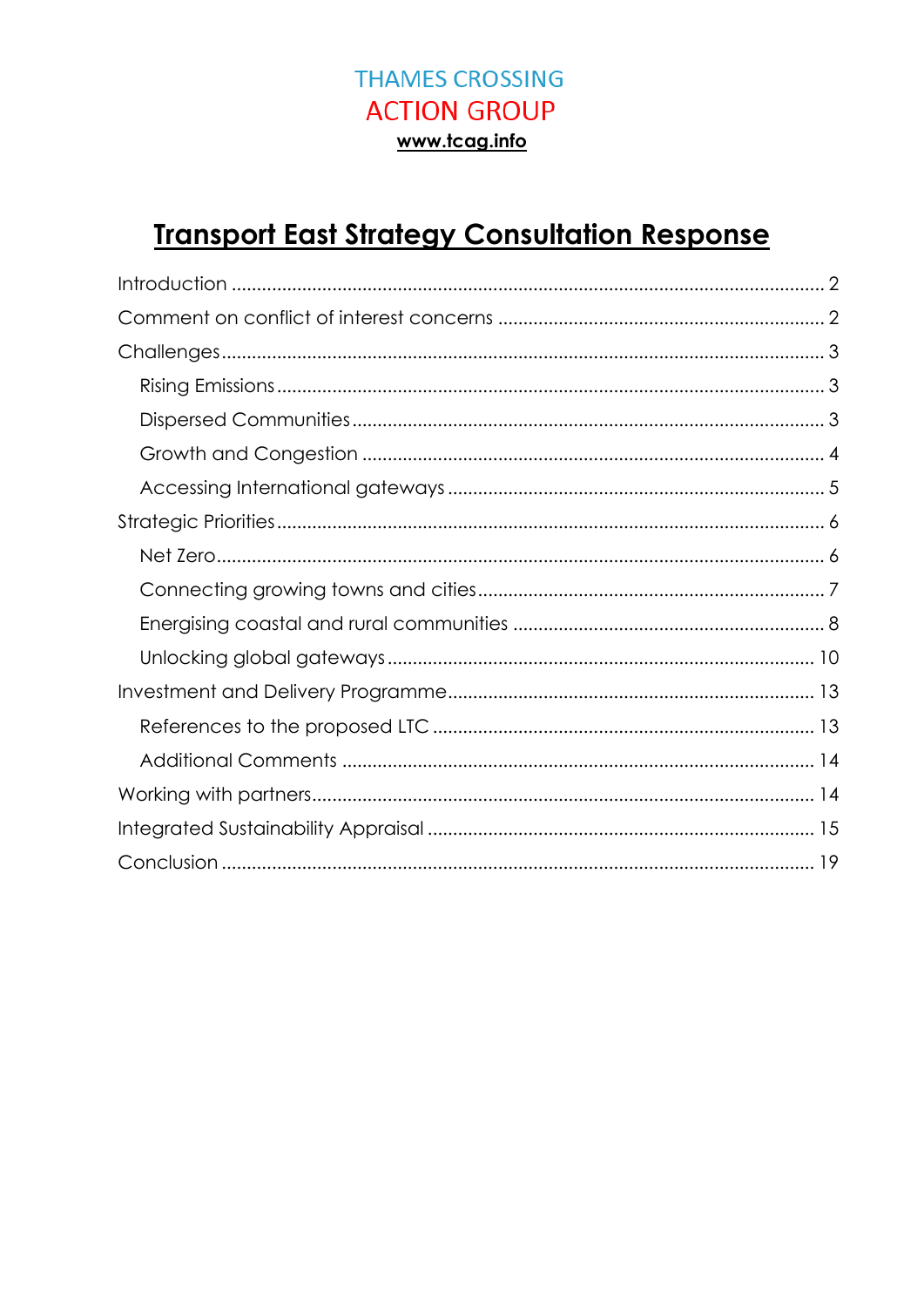#### <span id="page-1-0"></span>**Introduction**

Thames Crossing Action Group represent thousands of people who are strongly opposed to the proposed Lower Thames Crossing (LTC). The £8.2bn LTC would be hugely destructive and harmful, it would not meet the project objectives, and is not fit for purpose.

Our response to the Transport East Strategy Consultation is based on issues we feel relevant to our representation of those opposed to the proposed Lower Thames Crossing (LTC).

We understand that while the proposed LTC is not a Transport East project, you still work with partners including those involved in the proposed LTC.

#### <span id="page-1-1"></span>**Comment on conflict of interest concerns**

We would like to begin by questioning and expressing our concern that the Transport East Consultation is being handled by Jacobs.

We feel this is a conflict of interest, since Jacobs are involved in projects on which you are consulting, such as the proposed LTC.

We again stress that we understand that Transport East are not responsible for delivering individual transport infrastructure projects, like the proposed LTC for example, and as stated in your consultation materials:

*"Although we will not be directly responsible for delivering individual transport infrastructure projects, we will support local authorities, Government, national agencies and private sector partners to prioritise projects, build the case for more*  investment and speed up the processes involved to get projects delivered on the *ground"*

This means that the consultation covers the strategy of things like support or opposition of projects, such as the proposed LTC, which Jacobs have a vested interest in.

We know there has been controversy over Jacobs in regard to conflict of interest previously. 1

We therefore find Jacobs involvement with this consultation questionable to say the least.

<sup>1</sup> <sup>1</sup> [https://www.standard.co.uk/business/conflicts-row-as-engineer-jacobs-controls-ps200-billion-of-uk](https://www.standard.co.uk/business/conflicts-row-as-engineer-jacobs-controls-ps200-billion-of-uk-projects-a4040406.html)[projects-a4040406.html](https://www.standard.co.uk/business/conflicts-row-as-engineer-jacobs-controls-ps200-billion-of-uk-projects-a4040406.html)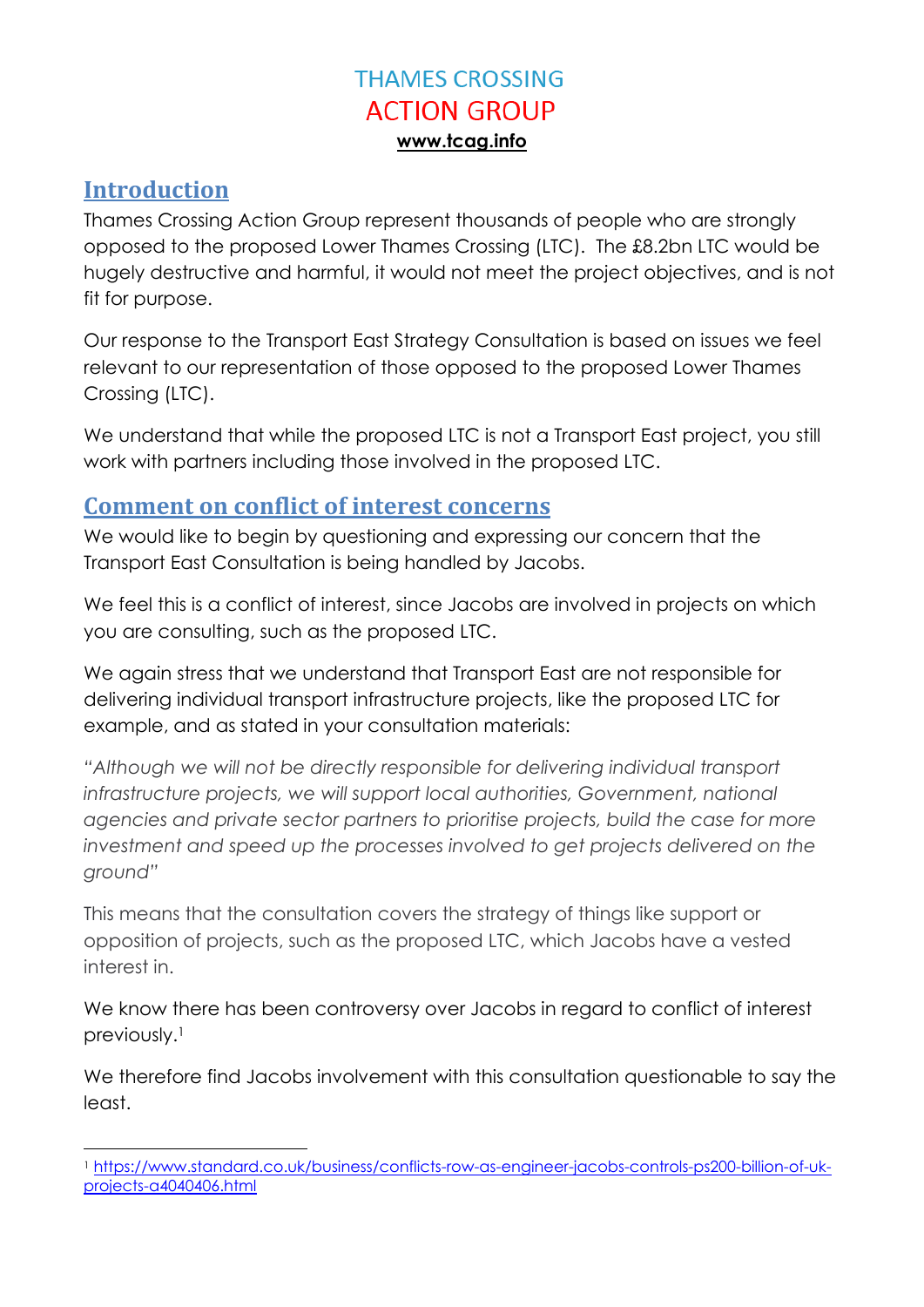### <span id="page-2-0"></span>**Challenges**

### <span id="page-2-1"></span>*Rising Emissions*

We agree that rising emissions are a serious issue and concern in the area.

We agree that emissions are an issue in regard to environment and climate emergency, and also to air pollution, and our health and well-being.

Not only carbon emissions, but others too. One particular notable concern is PM2.5.

We have particular concerns on this matter in regard to the proposed LTC, since it is estimated to create over 5 million tonnes of carbon emissions. It would also fail on World Health Organization (WHO) guidelines for PM2.5. This was true before WHO updated their guidelines last year, so now with the new levels it is even more of a concern.

We know there are no safe levels of PM2.5, and we hope that the new UK Government legal levels for air pollution, including PM2.5, which will be set by the end of October this year, will be set to the highest level possible to protect people's health and well-being.

In regard to Transport East we would call on you to stop supporting projects, like the proposed LTC, that only contribute to the serious issues of carbon emissions, PM2.5, and other emissions that are harmful to the environment and our health and wellbeing.

# <span id="page-2-2"></span>*Dispersed Communities*

We agree that the East has many different communities with different needs.

We would comment that consideration needs to be given to the fact that transport infrastructure can add to the division and issues communities experience. It should not be assumed that all transport infrastructure solves the issue of dispersed communities.

The proposed LTC again is an example of this, as it would destroy communities if it goes ahead.

We agree that car dependency can be an issue in many areas. But when considering transport options, firstly communities need to be properly consulted, and secondly possible solutions cannot and should not always be roads.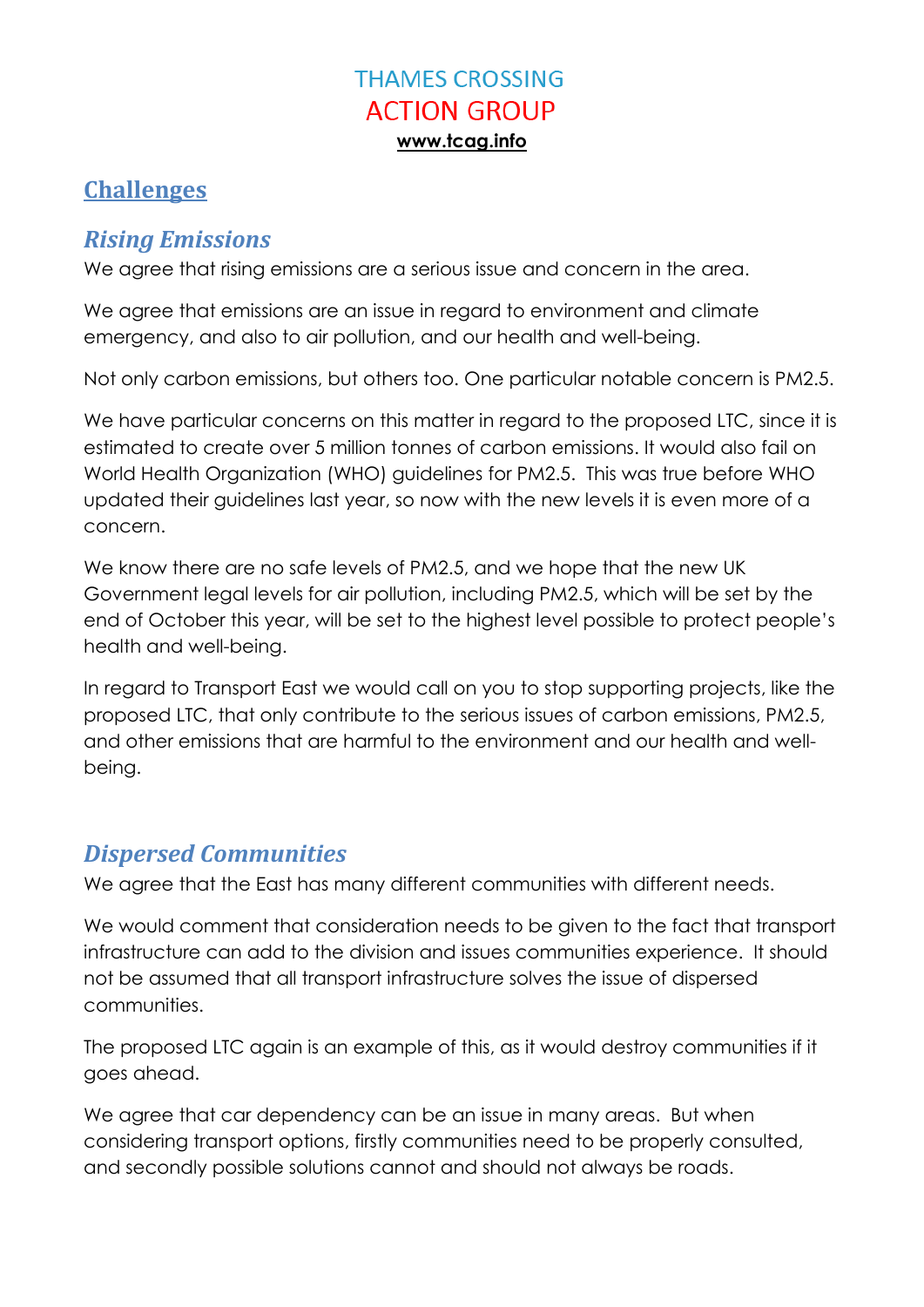For those in the East to travel south of the River Thames we often have to travel all the way into London and then back out again to reach a destination south of the river. The proposed LTC options should at very least have included options to incorporate public transport (trains, buses, trams etc). Yet it didn't, and doesn't offer any options for anyone other than those who are legally entitled to use motorways<sup>2</sup>.

The proposed LTC is not viable for public transport routes due to the lack of adequate connections. There have been other proposals for crossings by others that incorporate rail and road in a double decker style tunnel that would offer both options of travel.

If you truly wish to address the issues of dispersed communities, then please stop supporting projects like the proposed LTC that would destroy communities, and does nothing to support more sustainable transport options.

More focus needs to be put on local communities and creating local opportunities for services, products, food etc. We cannot continue to destroy communities further in the name of growth and so called progress.

### <span id="page-3-0"></span>*Growth and Congestion*

1

We also like to comment that we do not believe that growth should always be considered a good or essential thing. Growth can cause more harm than good.

There is evidence to show that more roads equates to more traffic. More traffic means more congestion. We cannot simply continue to try and build more roads to build our way out of congestion. Especially when the road projects, like the proposed LTC are simply not fit for purpose3.

National Highways own data proves that the Dartford Crossing would still be over capacity even if the proposed LTC goes ahead. National Highways admit that they are not considering or planning how traffic would migrate between the two crossings, if LTC goes ahead. Evidence shows that there are not adequate connections between the proposed LTC and the existing road network regardless of incidents. The proposed LTC would result in more congestion, pollution, and chaos.

<sup>2</sup> [https://ltcconsultation.highwaysengland.co.uk/wp-content/uploads/2021/07/Operations](https://ltcconsultation.highwaysengland.co.uk/wp-content/uploads/2021/07/Operations-update.pdf)[update.pdf](https://ltcconsultation.highwaysengland.co.uk/wp-content/uploads/2021/07/Operations-update.pdf) - Page 14/206

<sup>3</sup> <https://www.thamescrossingactiongroup.com/ltc-not-fit-for-purpose/>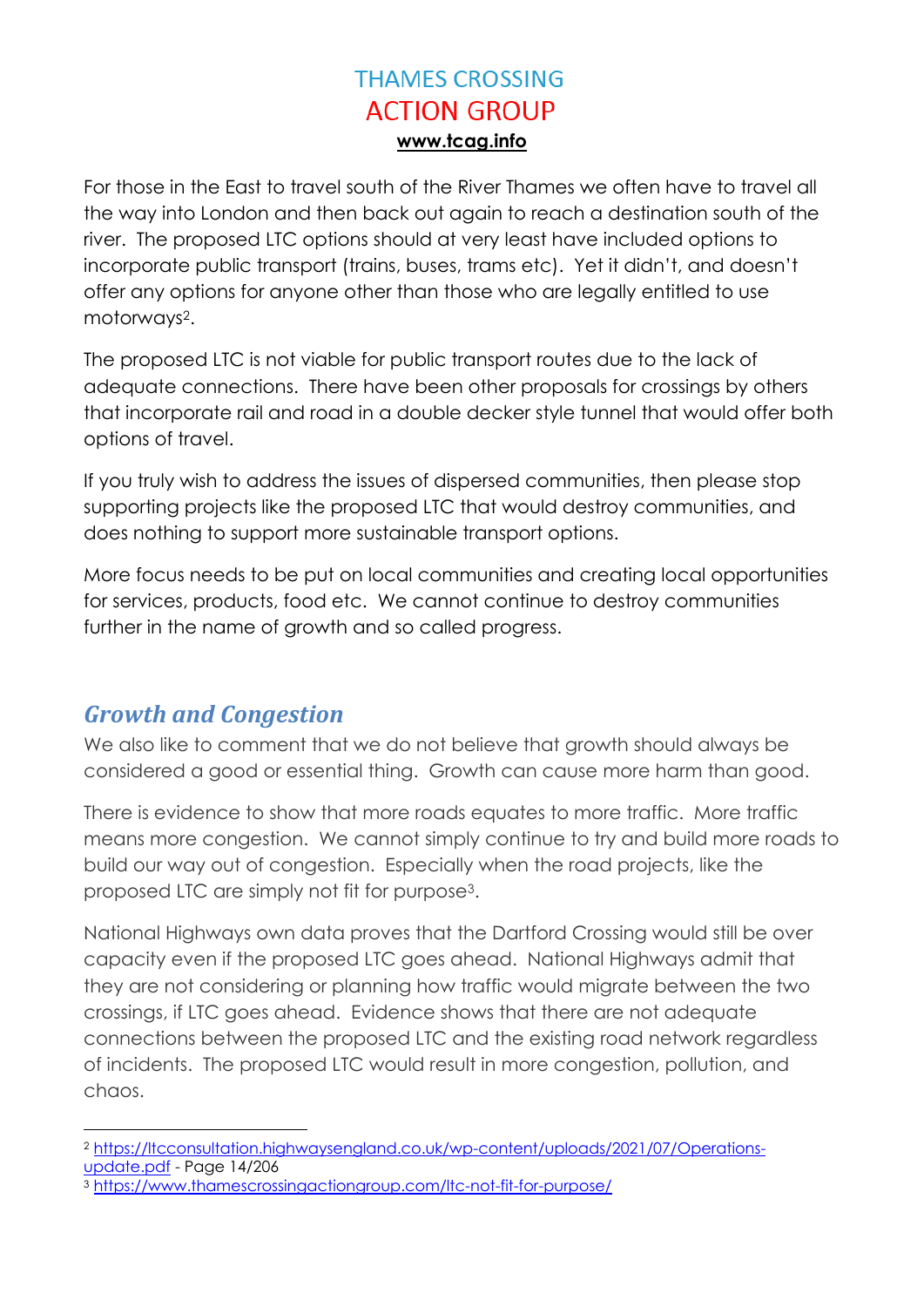If our economy requires us to push ahead with hugely destructive and harmful projects in the name of growth, and to stop the whole economy failing, we need a different economy.

Growth is destroying too much of our environment, our food security, and harming our health and well-being, and potentially our very existence on the planet. We cannot build our way out of congestion by keep building more and more roads, and we cannot build our way out of climate emergency.

### <span id="page-4-0"></span>*Accessing International gateways*

You state that accessing International gateways, yet what we need is to support local communities and services to reduce the need for international imports wherever possible. We need more self-sufficiency as an area and as a country.

We need to reduce carbon emissions, we need to save and protect the little greenbelt, ancient woodlands, nature etc that our country has. We need to improve our food security. We have to stop destroying more and more of our natural assets in the name of growth and development.

Instead of looking for ways to make it quicker, easier to import supplies/services we need to start investing in self-sufficiency. Grow our food locally and reduce food miles, better for us and better for the environment. Promote sustainable options for products locally (even if to a certain extent locally means within the UK) rather than importing more and more products from overseas, which again adds to carbon footprint.

The other aspect of international gateways for imports, in regard to the environment, is that in many situations the carbon emissions associated with products and services does not get counted in the UK, it falls to the country that produce/supply it. We need to be taking more responsibility to our own actions to ensure we do more for the environment.

The more you keep looking to grow international gateways the worse it gets for the environment, more imports results in more traffic movements. A vicious circle of more congestion, more pollution, more emissions, more damage to the environment, our communities, and natural assets.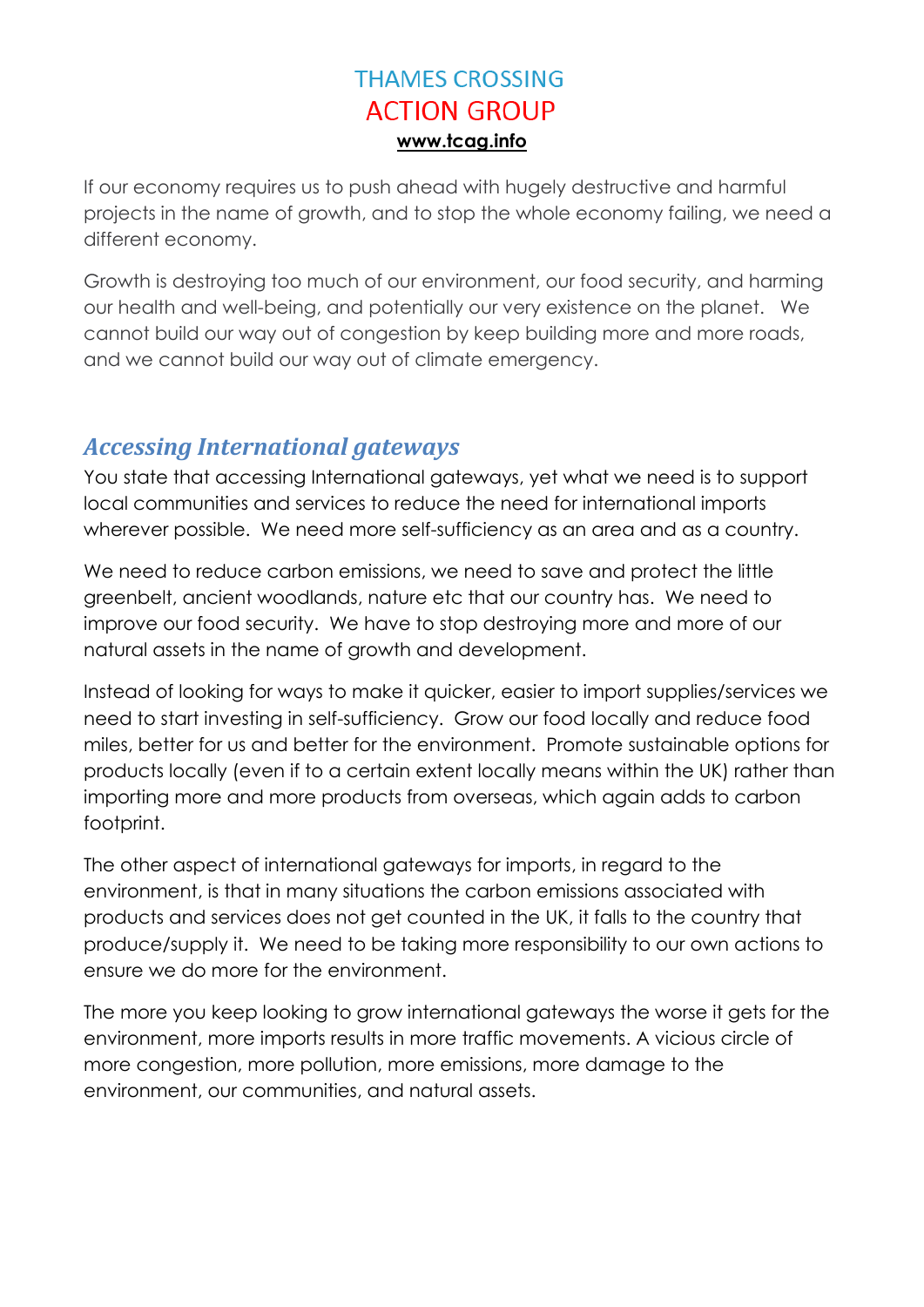#### <span id="page-5-0"></span>**Strategic Priorities**

#### <span id="page-5-1"></span>*Net Zero*

We are of course supportive on reducing carbon emissions and protecting our environment and planet. However, it seems to us, reading the various key points of your strategy, that there is a great deal of contradictory goals and information.

 **Goal 1 - Zero carbon growth – Support authorities and developers to plan new development that reduces the need for people to make carbonintensive transport trips.**

We also believe that the goal should include opposing developments that do not reduce the need for people to make carbon-intensive transport trips. A perfect example would be how you set this goal yet Transport East supports<sup>4</sup> the hugely destructive and harmful proposed Lower Thames Crossing, which is estimated to create over 5 million tonnes of carbon emissions.

 **Goal 2 – Reduce demand for carbon intensive trips. Make it easier for people to access services locally or online.**

You say about making it easier for people to stay local, yet another of your strategies is about global connections! Also again by supporting the proposed Lower Thames Crossing you are supporting the destruction of local communities, and large areas of agricultural land (including grade 1 listed land). How can this be deemed a believable goal if you are supporting the destruction of local selfsustainability?

#### **Goal 3 - Shift modes – Support people to switch their journeys from private car to walking, cycling and passenger transport.**

We again support more sustainable travel, but there is not adequate provision in place in the East to do so, whether it be active travel or public transport. Again Transport East need to stop supporting projects like the proposed Lower Thames Crossing. It does very little to improve active travel, with no active travel options on the actual LTC possible at all. Neither is the LTC viable for public transport use either. There are not adequate local connections to allow it to be a viable option.

 $\overline{a}$ <sup>4</sup> <https://www.transporteast.org.uk/wp-content/uploads/2018.12.20-Transport-East-LTC-Response.pdf>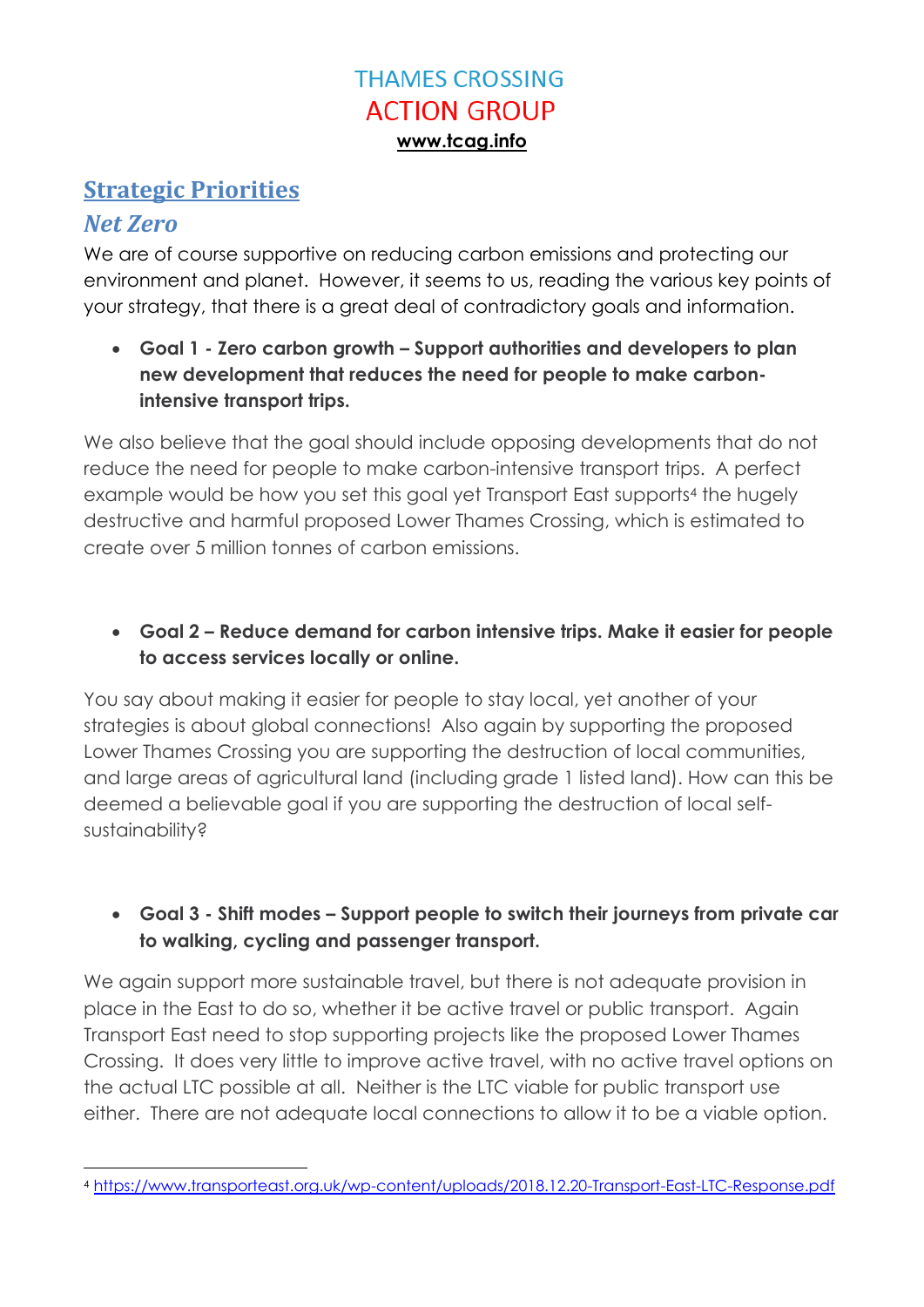**Goal 4 - Switch fuels – Support residents and businesses to switch all private, passenger transport, fleet and freight vehicles to net zero carbon fuels as quickly as possible.**

We raise the issue that if this goal is suggesting the move to electric vehicles as an alternative, EVs are not the panacea some like to believe and make out. We highlight there is a distinct difference between zero emissions from the tailpipe and zero emissions.

The energy to power EVs still has to come from somewhere and we certainly don't have enough green clean energy to support all vehicles moving to EV power. There are enough energy supply issues already, and that's with only a small percentage of people using EVs.

The production of the vehicles is not zero emissions either. Nor the construction of the road network.

EVs also still create emissions such as PM2.5 etc which are extremely harmful.

### <span id="page-6-0"></span>*Connecting growing towns and cities*

In regard to connecting communities, especially when you are referring to its need for access to jobs, supplies, services, learning etc. We call on you to seriously consider the impacts of connectivity too. For instance new roads, and road 'upgrades' lead to not only environmental destruction, but also harm to our health and well-being. New connections are no use to people who are too ill, from air pollution related illnesses, to work and learn, and so the attempt to achieve your goal fails.

 **Goal 5 – Enhanced sustainable transport – Improved access and connectivity for walking, cycling and passenger transport to enable sustainable travel for education, training, employment, leisure and access to services.**

We support sustainable travel options. However, we voice concerns that it is not purely about the availability of passenger services (public transport) that should be addressed. The reliability, safety, and cost also need to be taken into account.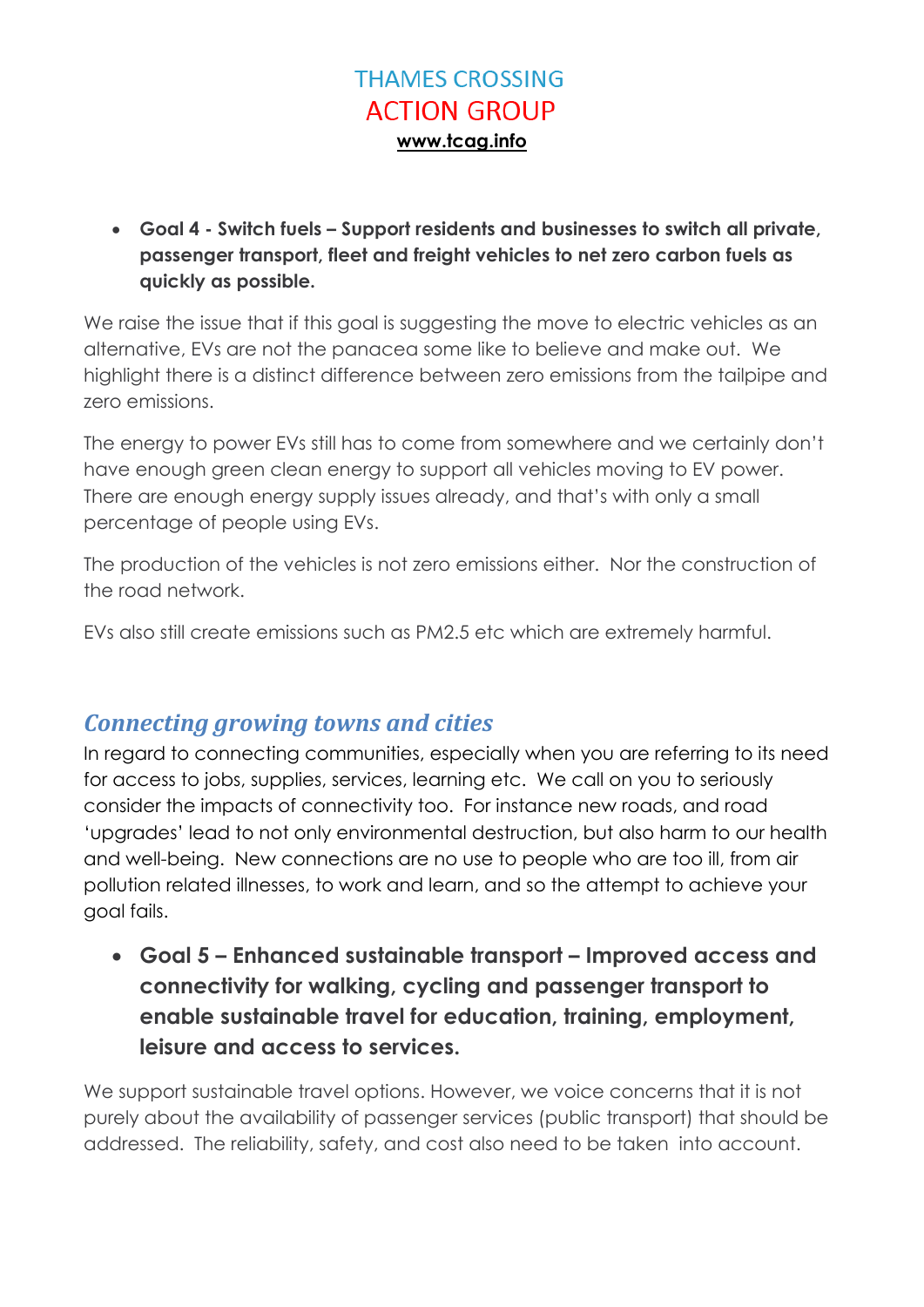**Goal 6 – Faster and more reliable transport connections – Deliver improved transport connections between our growing towns, cities and corridors, and the rest of the UK to support business growth, skills development and employment.**

This goal cannot put local communities and the environment at risk. We draw attention to the fact that the proposed LTC is supposedly about making journeys faster and connecting ports in the South East/East to the rest of the country. Not only would it fail on these aspects, since the proposed crossing is simply not fit for purpose, but it would be at great cost and harm to, and without any benefit for, the impacted communities and environment.

Also if you intend to attempt to fulfil your goal of reducing demand for carbon intensive trips, then focus needs to be locally, and not growth and connectivity on a national scale.

We have to weigh up speed and connectivity against the cost to environment, communities, and our own health and well-being.

 **Goal 7 – Fully integrated transport – Fully integrate transport networks, services and operations through a customer-focused approach, enabling seamless and safe end-to-end journeys by sustainable modes of transport.**

We would like to see "affordable" mentioned in this goal too please. Cost is a big factor in people's choice on travel modes.

### <span id="page-7-0"></span>*Energising coastal and rural communities*

 **Goal 8 – Increase access to education, training, service and employment for rural communities – Support residents and businesses travelling in rural areas to switch modes or fuels. – Support communities to make more local trips by encouraging goods and services to be provided locally. – Support partners to**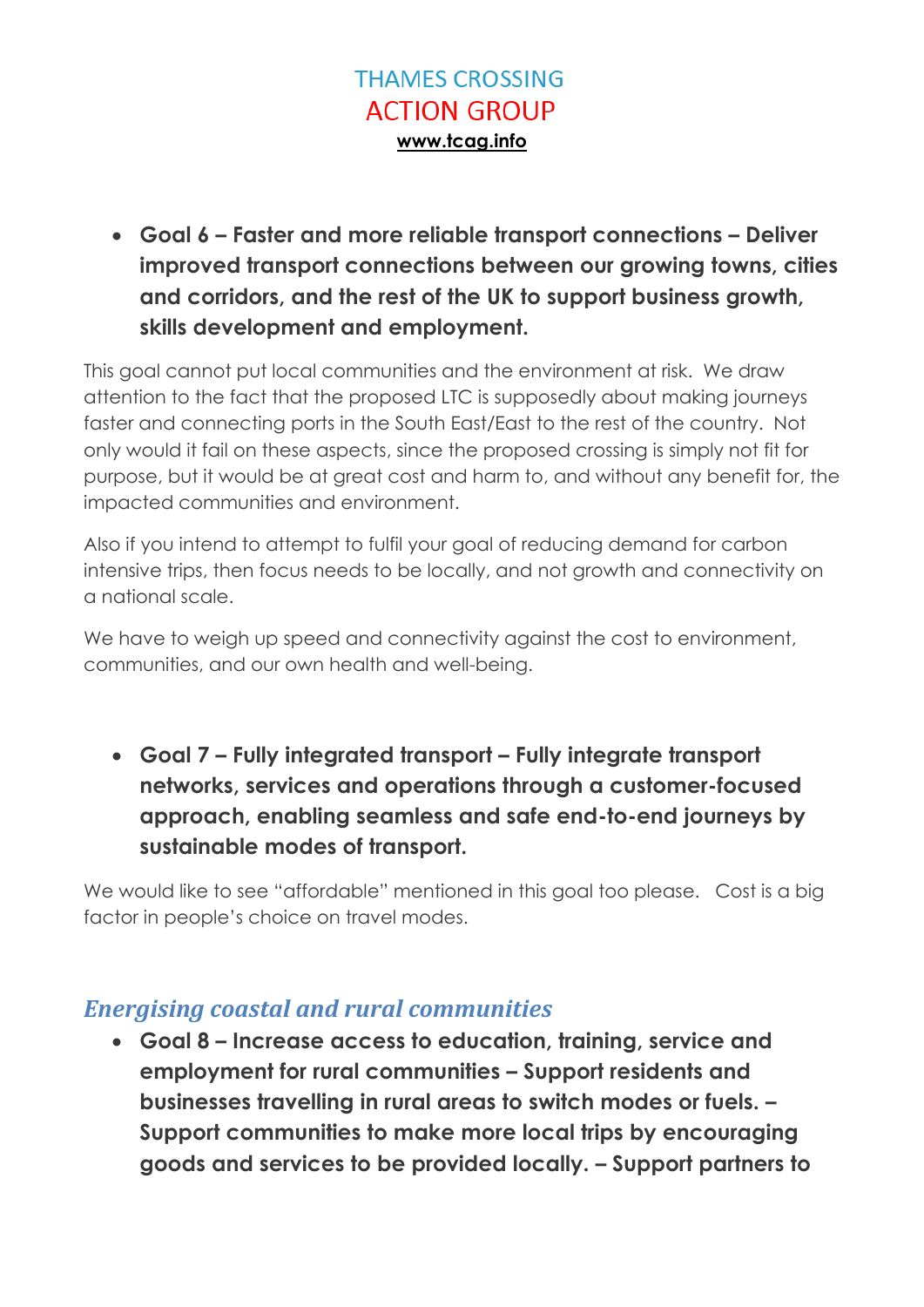#### **provide alternative options to travel through better access to ultrafast broadband and digital communications.**

We again highlight that your goals to encourage more local trips, and more goods and services to be provided locally, when your goals for international gateways are destroying local communities and local food security etc.

Broadband is an issue in many areas in the East, and improvements in this area could definitely help reduce the need to travel by allowing better digital communications for online meetings/work etc. One positive thing we have learnt from the COVID pandemic is that it is possible to work productively from home in many cases. People have enjoyed and appreciated the difference working from home has made to their lives in reduction of time and expense of commuting to work. This is good for the environment and also people's health and well-being.

 **Goal 9 – Improve connectivity along our coastline – Connect our coastal communities to the rest of the region and the UK to support levelling-up and boost our coastal industries, such as energy, shipping and tourism.**

Our coastline could definitely benefit from more sustainable green connectivity. We have the River Thames to the south of the region that is generally under used when it comes to public transport connections.

However, we do also note that all too often ports in the South East/East see deliveries that then are being put onto road freight to often be taken much further afield. There are other ports around the country that are probably better placed to accept the ships in the first place, thus reducing the impact to the East/South East. Even if that is loading cargo onto smaller ships when needed (ie due to deep water ports etc).

Rail freight should also be given more consideration, instead of the constant obsession with road connectivity. Our ports and coastlines are busy, much of it from imports from overseas. That needs to be reduced, but we also need to look at the onward journeys once it arrives into the UK. Improving railway lines/service would be beneficial for both rail freight and also public transport.

We have a lot of lovely coastline in the East, and a lot of historic sites and buildings along the coast too. Any plans for connectivity in coastal regions needs to take this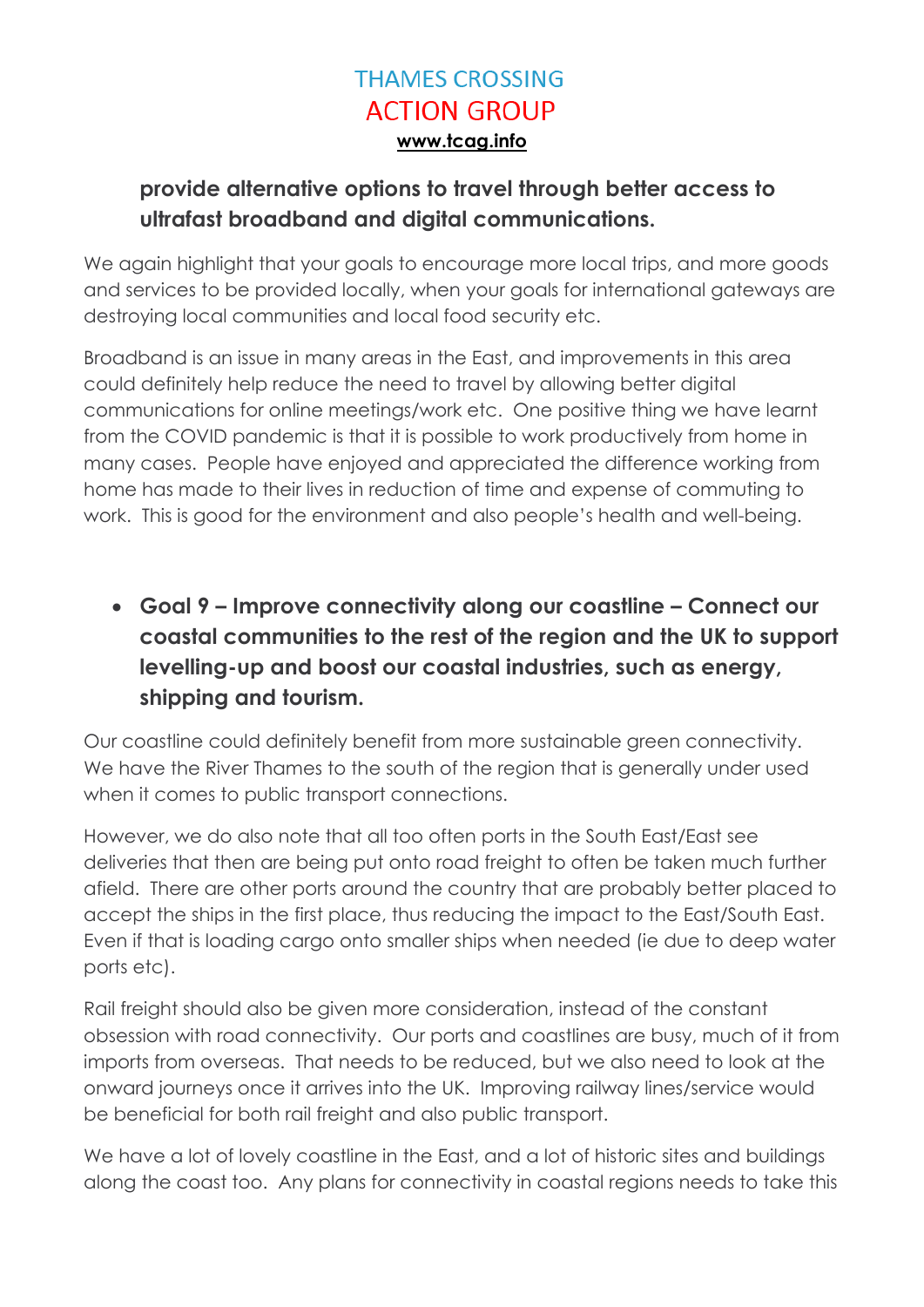into account to avoid destruction or negative impacts to these natural and historic assets. In regard to the proposed LTC we question such a destructive and harmful project cutting between the historic forts (Tilbury Fort and Coalhouse Fort) and negatively impacting the costal path.

We support improvements to the costal path in the region, but they need to be able to be enjoyed and used without risk to our health and well-being from pollution from the likes of projects like the proposed LTC.

# <span id="page-9-0"></span>*Unlocking global gateways*

#### **Ports**

We note that in this section of goals, unlike in the airports section, there is no mention of ambition to reach net zero in regard to ports, and question why this is the case.

We also draw attention to the fact that National Highways added the Tilbury Link Road to the proposed LTC plans, only to remove it after garnering the support for the route from the ports and others.

We know that Tilbury Port said they would only supported Option C3 of the LTC if it included a junction for them5.

Whilst the proposed LTC is now being progressed without the Tilbury junction/Link Road, there are plans to progress the Tilbury Link Road as a separate stand-alone project. We consider this to be an attempt to manipulate the cost of the proposed LTC, by removing the Tilbury Link Road whilst it is still being progressed as a separate project in this way.

We note there is just one very general mention of the Tilbury Link Road in the IDP. We question how Transport East intend to move towards and support more sustainable transport for ports, when you are apparently supporting the Tilbury Link Road, which can only be progressed if the hugely destructive and harmful proposed LTC goes ahead?

 $\overline{a}$ <sup>5</sup> <https://www.forthports.co.uk/wp-content/uploads/2018/03/3661.pdf>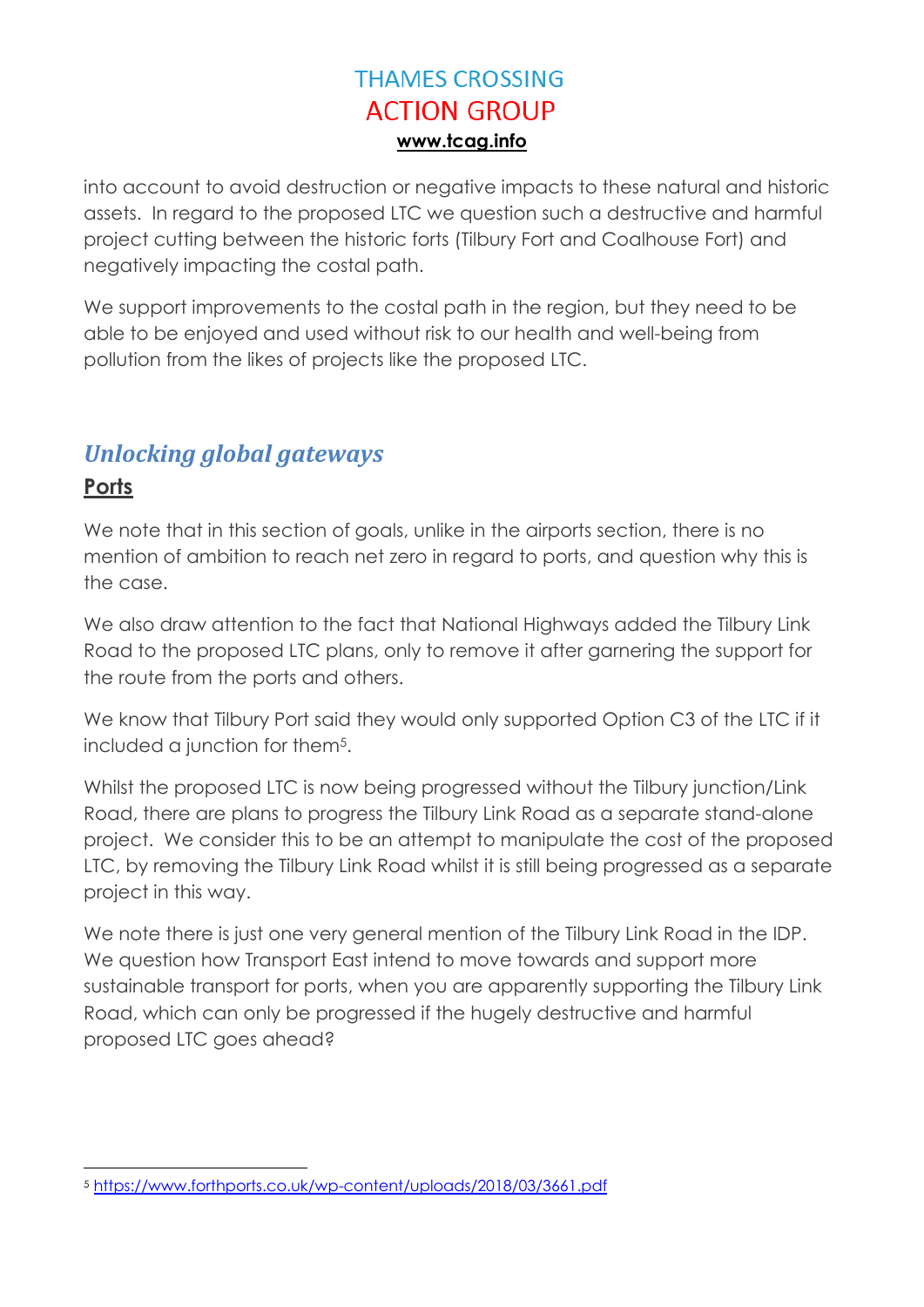**Goal 10 – Better access – Improve road and rail capacity, journey times and reliability for freight and passengers accessing our ports.**

We feel there is a definite need to consider rail freight options for ports. In the instance of the proposed LTC we know that rail improvements between Ashford in Kent and Reading would negate the need for the LTC.

We also question why more and more development and growth is being pushed into areas that are already very developed and suffering from congestion. Greed cannot be given priority over the health and well-being of communities, or the environment.

#### **Goal 11 – Alternative fuels – Support our ports and freight sector to increase their use of alternative fuels.**

We know that a lot of port traffic is using dirty fuels. Also that there is often not portside power, meaning that dirty ships are producing yet more harmful pollution.

All fuels will have some kind of impacts somewhere, and we again address the need to move towards local self-sufficiency rather than focusing on investment into further imports through ports, at a cost to our environment, health and well-being.

 **Goal 12 – Shift modes – Modal shift of freight from road to rail or short sea shipping and increase the use of sustainable transport by port employees and passengers.**

As we have mentioned previously we welcome moves to more sustainable travel, and consideration of rail freight, in addition to moving away from global imports towards local self-sufficiency.

However, we do take exception in this goal, that it appears the onus is being put on port employees and passengers. The reality is that the onus also needs to be put on the ports and companies using the ports, not just members of the public who work at the ports, or are using them as a travel option.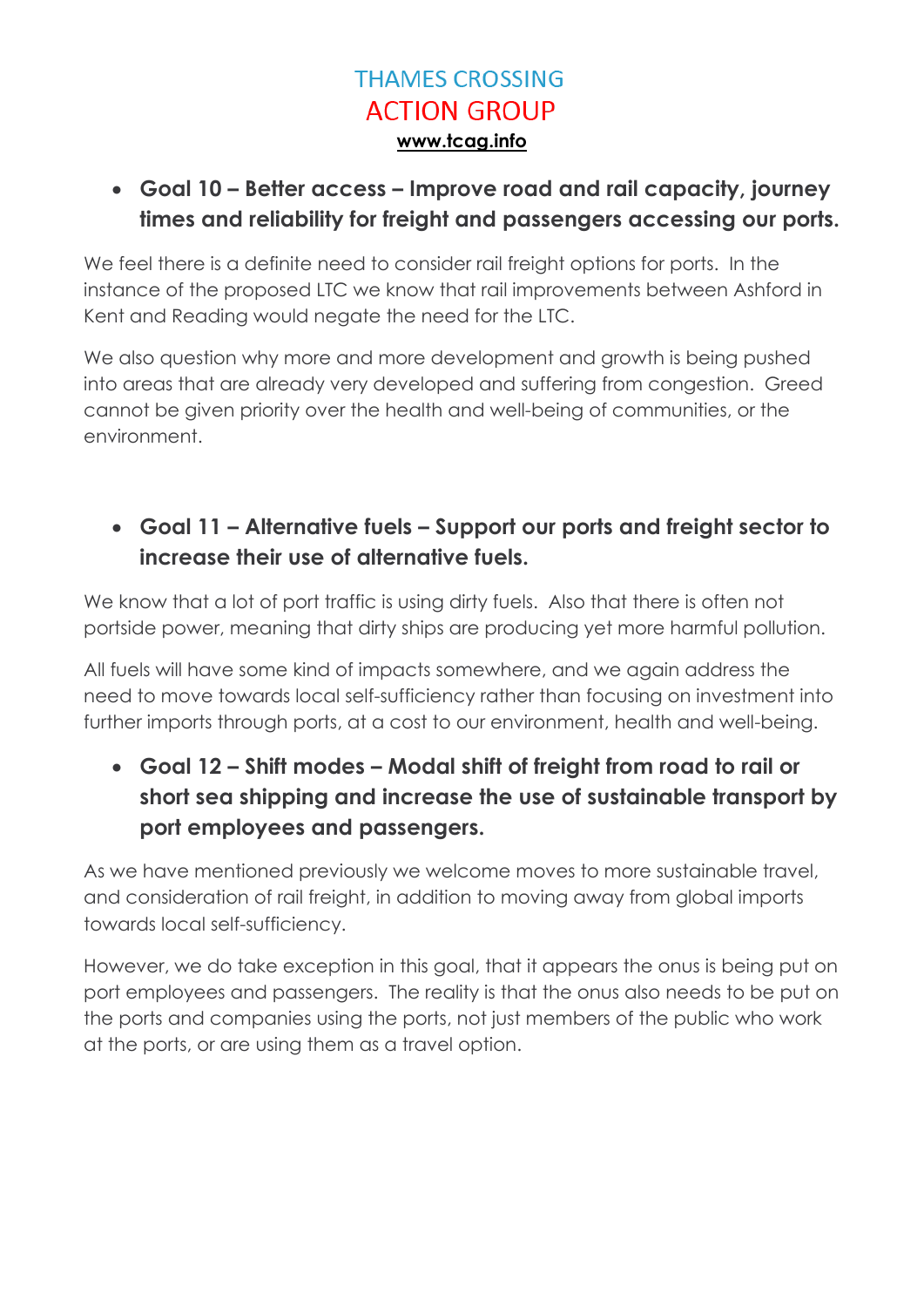#### **Airports**

We note that this section of goals does not cover the aspect of international cargo, instead focusing on employees and passengers.

Again if we are to fulfil the goal of supporting local self-sufficiency it cannot be helped with emissions and pollution from air cargo. The onus cannot simply be on airport staff and passengers, all parties need to take responsibility for their actions.

### **Goal 13 – Enhanced connectivity to airports – Improve connectivity to airports for passengers and employees through better connected and more sustainable transport options.**

Again we support sustainable transport options, yet we take exception again to the fact the onus is again being put on airport employees and passengers. The onus also needs to be on the airports and companies using them, rather than dumping all responsibility on the general public.

#### **Goal 14 – Net zero aviation emissions – Support the Government and aviation industry to deliver net zero emissions by 2050.**

We support the move to net zero. This must be the case for all means of transport/business, not limited to aviation. It also needs to take into account the means of travel to and from the airports (and other ports).

Again we will use the proposed LTC as an example. It is reported that the proposed LTC will improve connections for the airports/ports etc. So if the airports are to deliver net zero emissions they need to also take into account factors such as the over 5 million tonnes of carbon emissions for projects like the proposed LTC. The buck should not be passed because it is not emissions directly from an airplane, because the passengers and cargo coming into the airport are reliant on other means of transport for connectivity.

 **Goal 15 – Support passengers and employees to access our airports by sustainable transport, such as by bus or train.**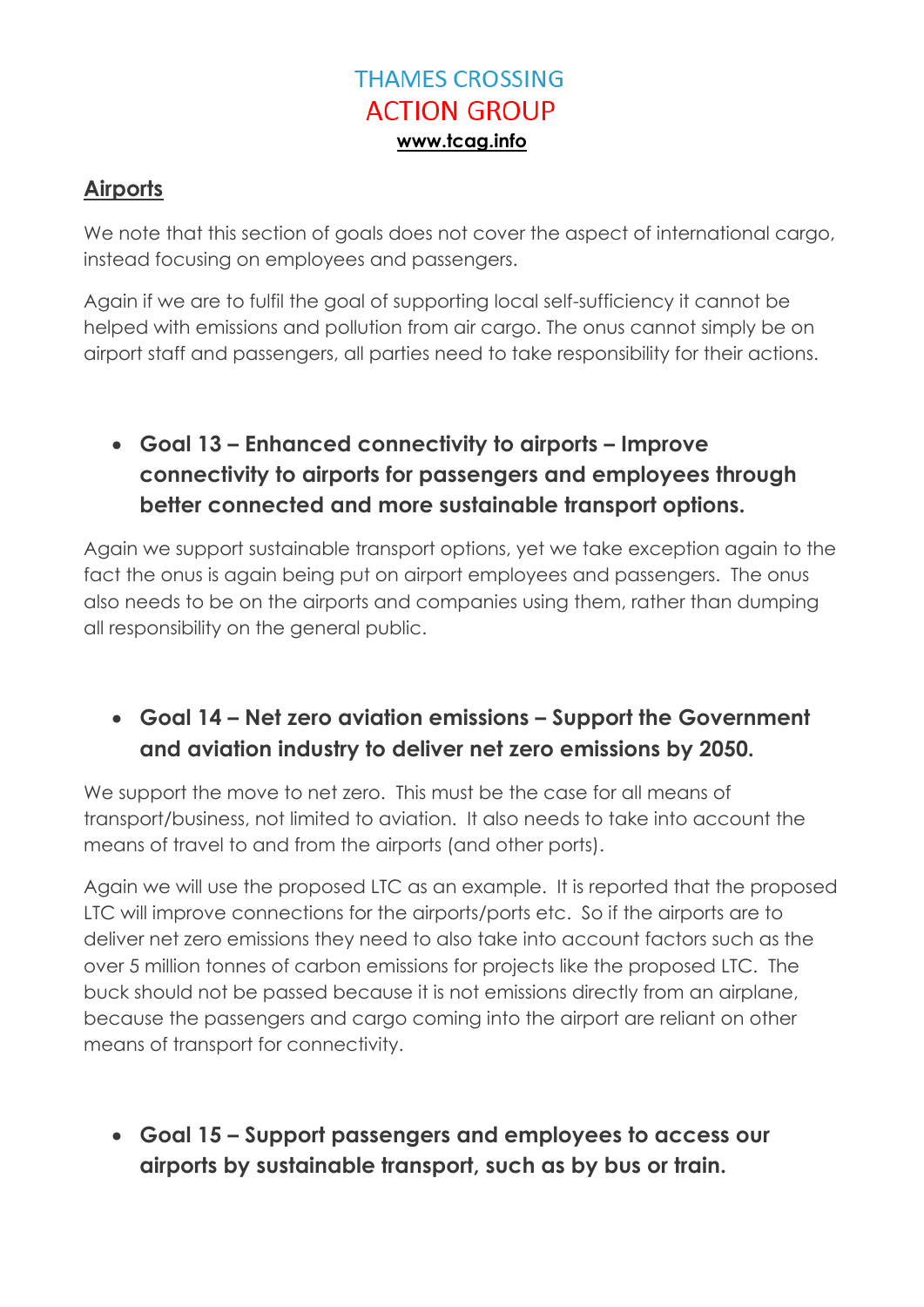Yet again we support sustainable transport options, yet we take exception again to the fact the onus is again being put on airport employees and passengers. The onus also needs to be on the airports and companies using them, rather than dumping all responsibility on the general public.

#### <span id="page-12-0"></span>**Investment and Delivery Programme**

### <span id="page-12-1"></span>*References to the proposed LTC*

Firstly in regard to the IDP, we seriously question and have concern that Transport East are choosing to list the proposed LTC as a Committed Project. Especially when your own summary of the category states:

"*CP – Committed projects. These have been identified to be at the delivery stage. They are well developed and already has some delivery funding certainty and commitment from national government.*"

The proposed LTC is not at delivery stage, as National Highways/LTC have not even managed to submit an acceptable Development Consent Order (DCO) application yet, let alone be granted a DCO. It would be illegal for construction, ie delivery to begin without a DCO having been granted, therefore how can the proposed LTC be at delivery stage?

We also seriously question your listing the proposed LTC as having a timescale of 0-5 years. As you will be aware the DCO process alone can be approx. 18 months if not longer, and there is not even a confirmed date of when they will attempt to resubmit the DCO application. There is going to be at least one more consultation before they can resubmit the DCO application too, which means it won't be any time soon that they attempt to resubmit.

In addition even if they do end up being granted the DCO, the estimated construction period of the proposed LTC is 6-7 years. The proposed LTC is not predicted to open until at least 2030 if not later, depending on how things develop, or if it is even granted the DCO.

We also question that it doesn't appear that the proposed LTC has been subject to any assessment by Transport East on the grounds detailed in Appendix A and B. We again stress that the proposed LTC is not at delivery stage, and is in fact still in consultation stage, so we would hope that Transport East would have, and should assess it against the strategy goals.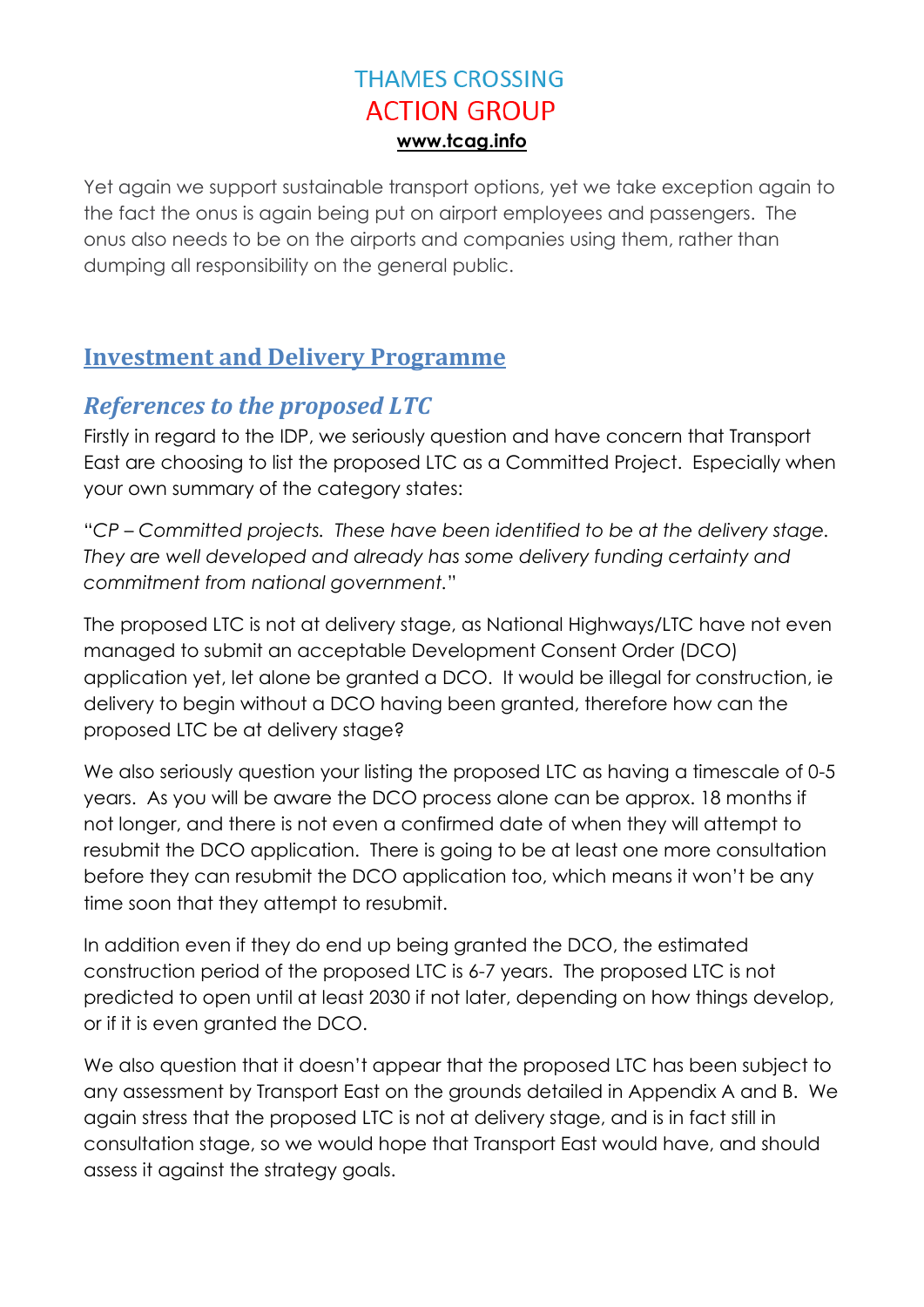#### <span id="page-13-0"></span>*Additional Comments*

We do not feel that the information in this report provides adequate detail. For instance E1 - A1306 improvements and bus priority; the A1306 is a long road and there is no clear indication as to whether this refers to the whole route or only a section of it.

We draw attention to the fact that the Tilbury Link Road is only mentioned in passing, but is yet greatly lacking in detail for those you are consulting.

There are plenty of other projects listed where adequate detail is not provided. If you wish to receive meaningful engagement with people adequate information really should be shared.

Consultation materials should be clear and informative, and we certainly don't feel that this consultation is adequate in providing clear and informative material on a number of occasions.

Considering the claims of wanting to progress and support more sustainable travel options in the East, the IDP seems to greatly lack in urgency to address this. We are living in times of climate emergency, yet the focus of the projects in this report seem to be largely focused on road projects, and with many of the more sustainable projects still being at idea stage and therefore would not be delivered for some time.

We need to see ambition and actions to make the difference and back up the talk. We need to see the priority and support of hugely destructive projects withdrawn and instead directed to better solutions.

#### <span id="page-13-1"></span>**Working with partners**

We again acknowledge Transport East's position in regard to support for partner projects.

"*Although we will not be directly responsible for delivering individual transport*  infrastructure projects, we will support local authorities, Government, national *agencies and private sector partners to prioritise projects, build the case for more investment and speed up the processes involved to get projects delivered on the ground*"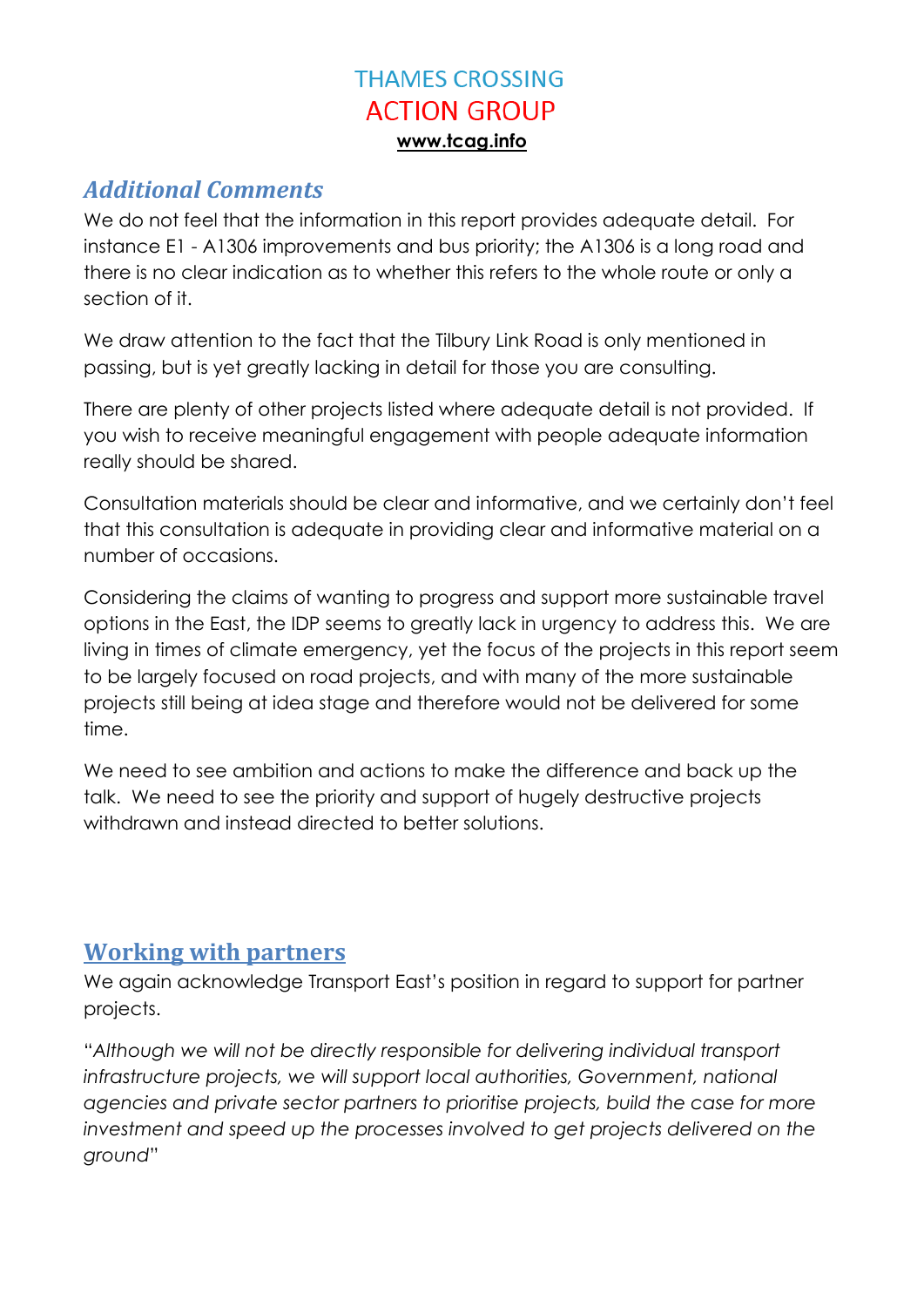We seriously question the above statement copied from the consultation materials in regard to Transport East's position on working with partners. Support of infrastructure projects regardless of apparent consideration is not something we can support. We call on Transport East to give serious consideration as to any infrastructure projects they support, rather than blindly supporting them, just because.

How can you suggest that you will support partner projects without consideration of whether they would fulfil the sustainable ambitions of your goals? We have to wonder whether that is why some of your goals contradict themselves so as to allow for support of controversial and unsustainable projects, at a time when the focus should be on more sustainable options.

We call on Transport East o give serious consideration in their support for the proposed Lower Thames Crossing.

It fails to meet any of your goals, and as a project in general is not fit for purpose.

As already highlighted it would not solve the problems associated with the Dartford Crossing, which would still remain over capacity even if the LTC goes ahead. There would not be adequate connections even during normal operation.

In particular focus should be given to the fact that National Highways/LTC are not considering or planning how traffic would migrate between the two crossings (if LTC goes ahead) when there are incidents, and there would not be adequate connections6.

### <span id="page-14-0"></span>**Integrated Sustainability Appraisal**

We note that in this report there seems to be very little consideration to the hugely destructive and harmful impacts of the proposed Lower Thames Crossing.

Considering it is one of the largest proposed road projects in the country in decades, and it falls largely within the Transport East region, we would hope that more attention and consideration was displayed in regards to the true impacts of the scheme.

 $\overline{a}$ <sup>6</sup> <http://www.thamescrossingactiongroup.com/incidents-ltc-dartford-crossing/>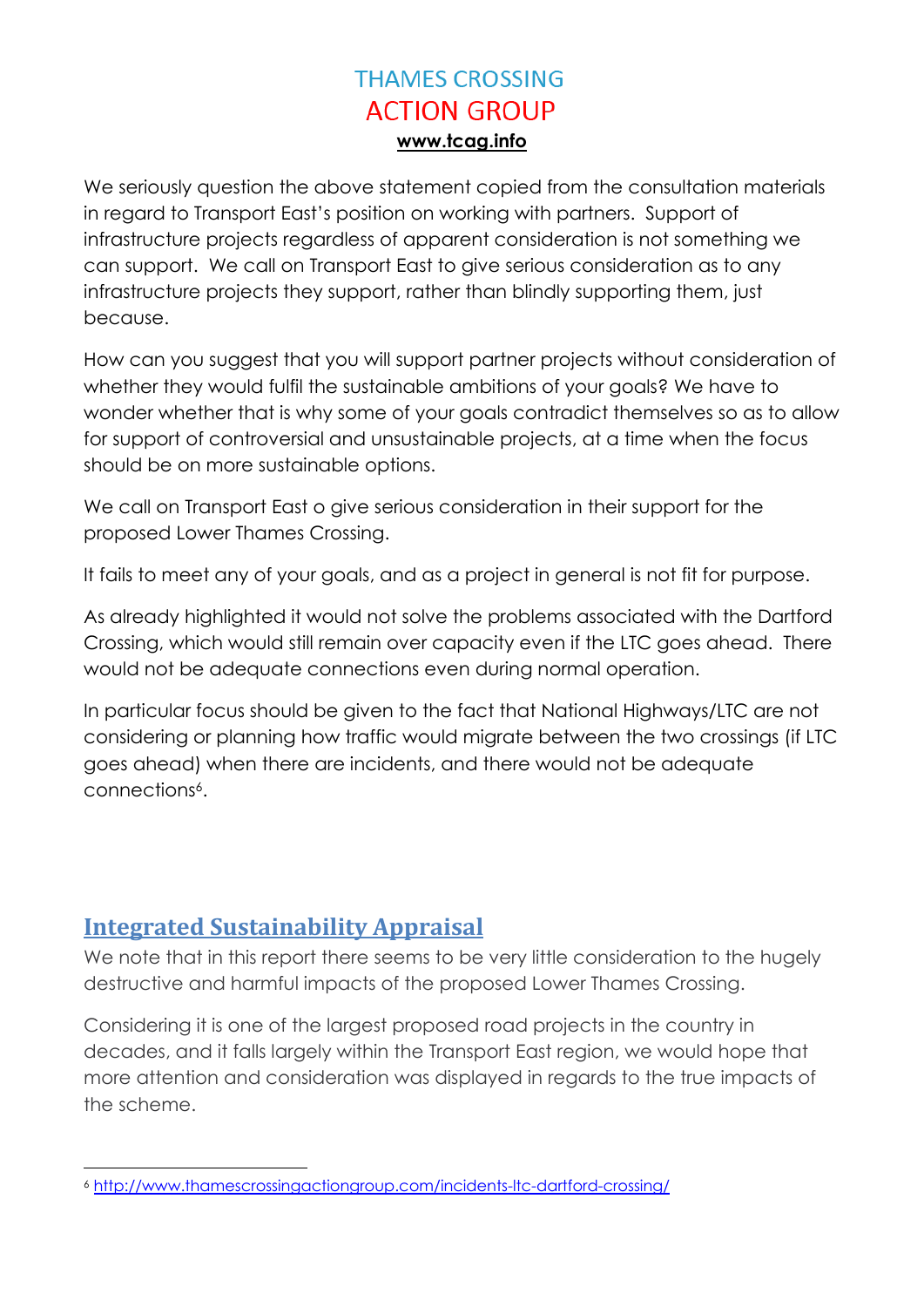We do not consider that the ISA have adequately assessed the cumulative effects of the proposed LTC.

Firstly, it is only mentioned in the Population section of the cumulative effects assessment. The comment suggests that it would be positive in regard to port access. However, this is questionable when you consider that you are stating this based on the combination of the project and the Ports Access Package. We do not feel this is an acceptable way to assess this, since it is dependent on at least two separate permissions being granted, the LTC and the Tilbury Link Road. If you take it based purely on the LTC then it fails completely.

We also question whether you have taken the Stanford Detour aspect of the proposed LTC into account when making your assessment.

The Stanford Detour, as it has become known, is where LTC traffic needs to detour to the A13/A1014 junction to use the traffic lighted roundabout junction to u-turn back along the A13 to access the proposed joint LTC and A1089 (south) junction7. Thus not only impacting Tilbury Port traffic that needs to use the A1089 southbound, but also the DP World/London Gateway traffic using the A13 and A1014/Manorway route.

We seriously question how you are not assessing the proposed LTC for cumulative effects in regard to Equalities, Health, Safety, Water, Natural Capital, Biodiversity, Landscape, Climate, Air, Noise/Vibration, Heritage, Soils/Geology, or Material Assets.

The proposed LTC would have a huge negative effect on all these aspects on its own, therefore the cumulative effects would be even more severe.

We most definitely believe that a cumulative Health and Equalities Impact Assessment that includes the proposed LTC should be carried out.

Cumulative Safety Assessment should also include the proposed LTC. It is being designed to Smart Motorway standards, would use Smart Technology, and would only be able to be used by vehicles that can legally use motorways. It would therefore be a Smart Motorway bar everything but name, due to its questionable All-Purpose Trunk Road classification.

We know that Smart Motorways have been paused due to serious safety concerns, whilst 5 years of safety data is collected and analysed. We have called on the

 $\overline{a}$ <sup>7</sup> <https://www.thamescrossingactiongroup.com/the-stanford-detour/>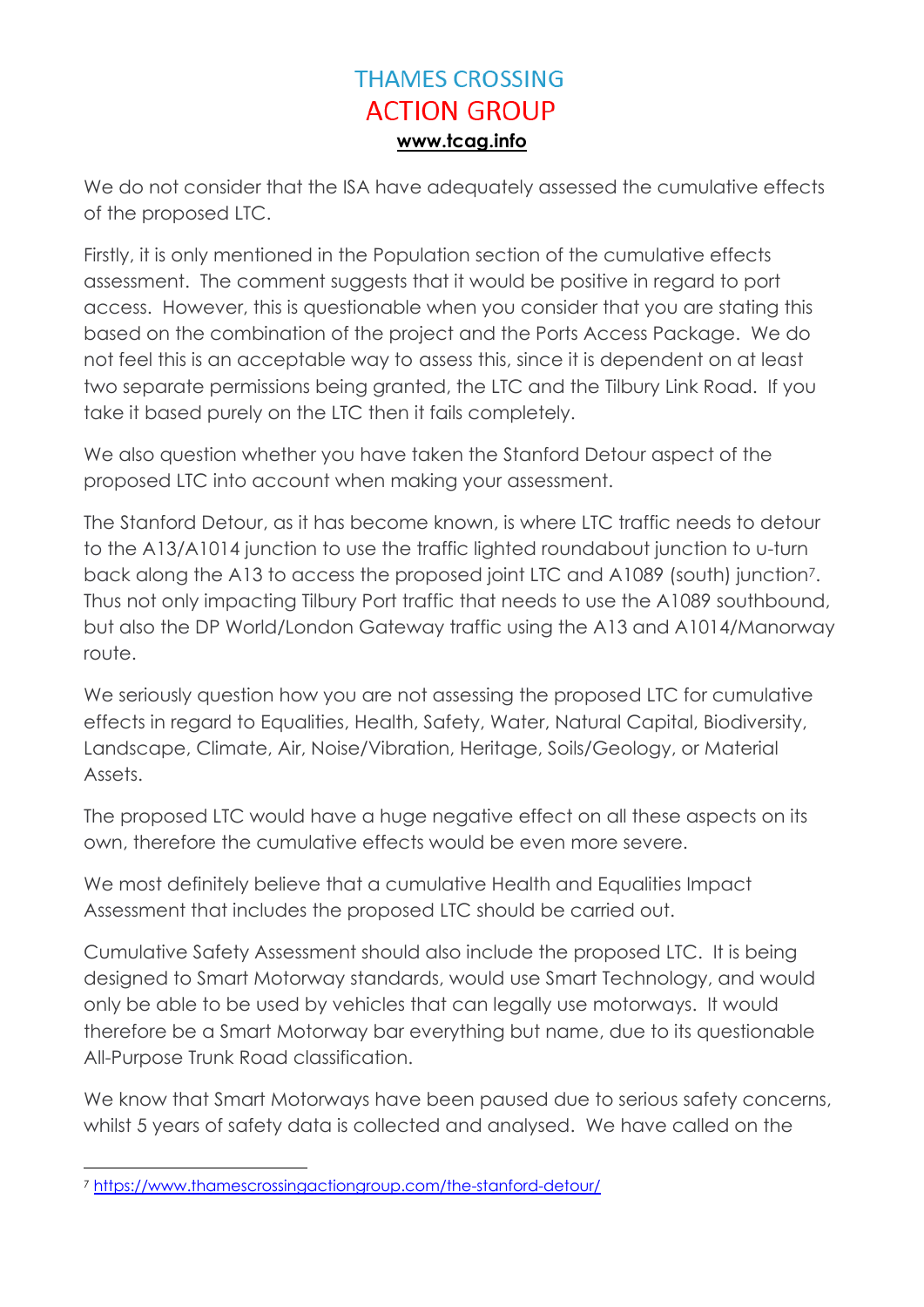proposed LTC to be paused on the same grounds, since all the same standards, tech, and risks apply.

We all know the serious dangers of Smart Motorways. More and more people are choosing to use local roads in order to avoid the dangers and risks of using Smart Motorways. If the proposed LTC were to go ahead, then safety effects would also impact local roads, thus the need for the LTC to be included in cumulative safety assessments.

We also note in the ISA that Thurrock already has the highest number of KSI at 49.5.

We note that in the population projections in the ISA, Thurrock is predicted to have the largest % increase. If we are to believe Transport East's goals of being more sustainable then serious consideration needs to be given to the support Transport East is offering development and infrastructure projects.

Areas such as Thurrock which are already suffering huge scale development and suffering illegally high levels of pollution, do not need more thrown at us. The more development and growth, the more negative impact to the environment and our health and well-being. It will also result in the need for more transport options, and since it seems your focus is predominantly on roads, this will lead to more hugely destructive and harmful road projects, in the never ending cycle of trying to build your way out of congestion.

We again note reference in the ISA to air and noise pollution and the fact Thurrock already have at least 4 exceedances of air pollution PM10. As already stated we know the whole proposed LTC route also fails on WHO guidelines for PM2.5 too.

Thurrock also have above England average hospital admissions for COPD.

We again ask how if Transport East are genuinely concerned about air pollution and community health and well-being, how they can support the proposed LTC?

The ISA also lists Thurrock as having high flood risk. We have concerns over the flood risk aspect of the proposed LTC. Predictions show that the area proposed for the northern tunnel portals would actually be under water before too long 89 10.

9

<sup>1</sup> <sup>8</sup> <https://flood-map-for-planning.service.gov.uk/>

[https://coastal.climatecentral.org/mapview/11/0.4608/51.4678/5b0f33ee72d5b8da1eef7e4cca53c0](https://coastal.climatecentral.org/mapview/11/0.4608/51.4678/5b0f33ee72d5b8da1eef7e4cca53c0546a25104b529fec93cb6af8aef97708c8) [546a25104b529fec93cb6af8aef97708c8](https://coastal.climatecentral.org/mapview/11/0.4608/51.4678/5b0f33ee72d5b8da1eef7e4cca53c0546a25104b529fec93cb6af8aef97708c8)

<sup>10</sup> [https://consult.environment-agency.gov.uk/london/thames-estuary-2100-updating-the](https://consult.environment-agency.gov.uk/london/thames-estuary-2100-updating-the-plan/supporting_documents/Thames%20Estuary%202100%20Plan.pdf)[plan/supporting\\_documents/Thames%20Estuary%202100%20Plan.pdf](https://consult.environment-agency.gov.uk/london/thames-estuary-2100-updating-the-plan/supporting_documents/Thames%20Estuary%202100%20Plan.pdf)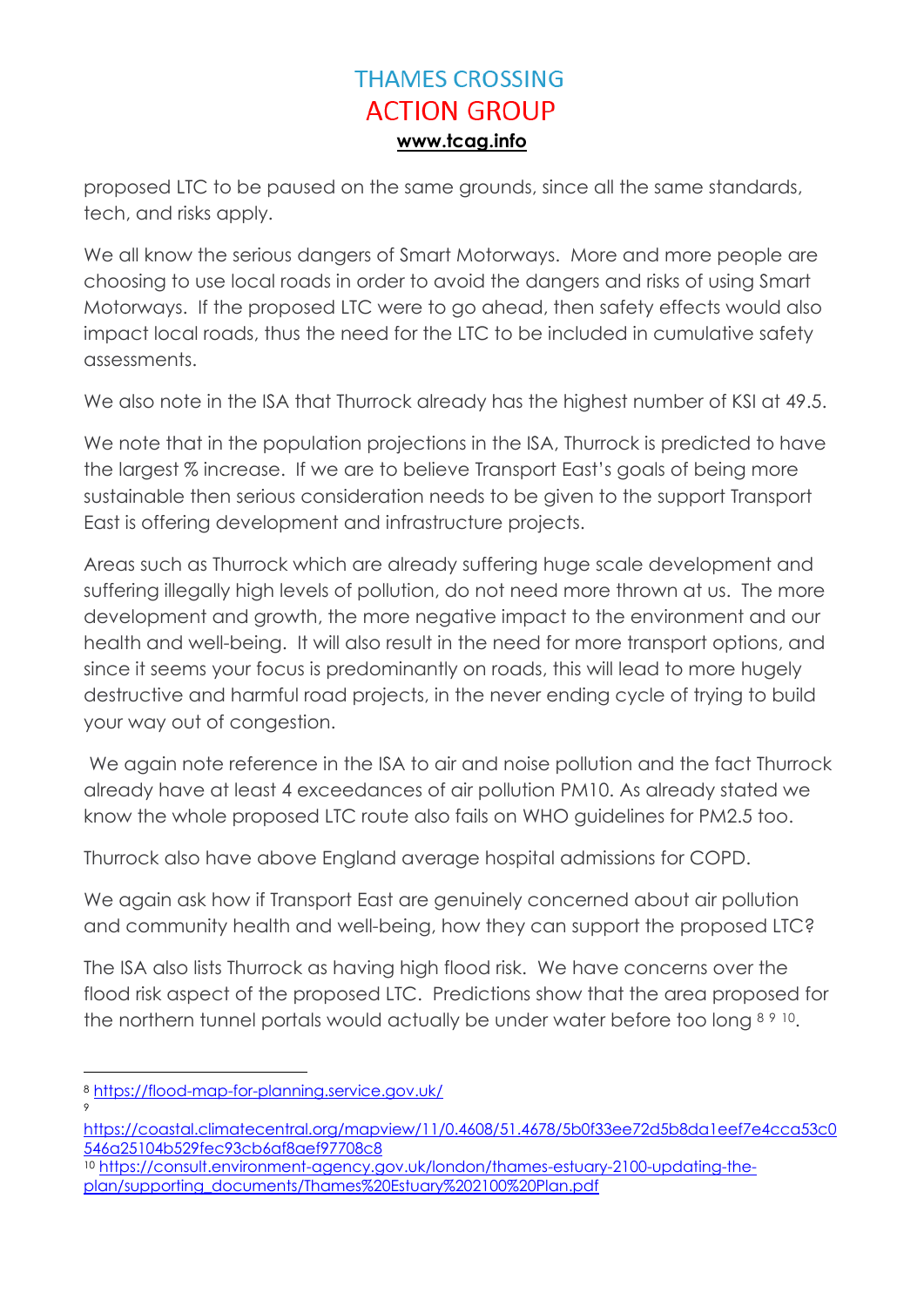Many of the areas that would be impacted by the proposed LTC are flood plains.

There is also the question over the proposed Tilbury Fields area near to the northern tunnel portal, which would raise flood plains by up to 22.5m. It is obvious that such a change to flood plains will have consequences, and also see the water that would flood the flood plains without the LTC and associated land forms, will have to find alternative areas to flood.

There are also concerns over the PM2.5 contamination from the proposed LTC into our watercourses to consider, as much of the route is in flood plains and across agricultural land and fens.

It is therefore important that Transport East include the proposed LTC in cumulative Water Assessment.

In regard to contamination risk to soil/geology, as detailed Thurrock have 4 SSI. The proposed LTC route would also damage and impact large amounts of agricultural land, including grade one listed land at various locations along the proposed route.

Yet more reason why Transport East should included LTC in the cumulative assessments on soil and geology as well as material assets.

In regard to carbon emissions and Transport East's ambition to meet government carbon reductions and net zero targets, we again have to seriously question the support of the proposed LTC, which would create over 5 million tonnes of carbon emissions<sup>11</sup>.

We also draw attention to the fact the government's own Climate Change Committee have reported<sup>12</sup> that:

"*New roads should only be built if they can be shown not to increase emissions."*

With regard to biodiversity and environmental mitigation in relation to the proposed LTC, we have to draw attention to the fact that National Highways/LTC have only shared very limited information on these aspects. They are refusing to share adequate information, instead stating it will be made available in the Environment Statement (ES) when the DCO application is accepted.

It is impossible to offer meaningful responses to consultation on these aspects when adequate information and detail has not been shared.

1

<sup>&</sup>lt;sup>11</sup> [https://www.whatdotheyknow.com/request/carbon\\_assessment\\_of\\_lower\\_thame#incoming-](https://www.whatdotheyknow.com/request/carbon_assessment_of_lower_thame#incoming-1687136)[1687136](https://www.whatdotheyknow.com/request/carbon_assessment_of_lower_thame#incoming-1687136)

<sup>12</sup> <https://www.theccc.org.uk/publication/2021-progress-report-to-parliament/>